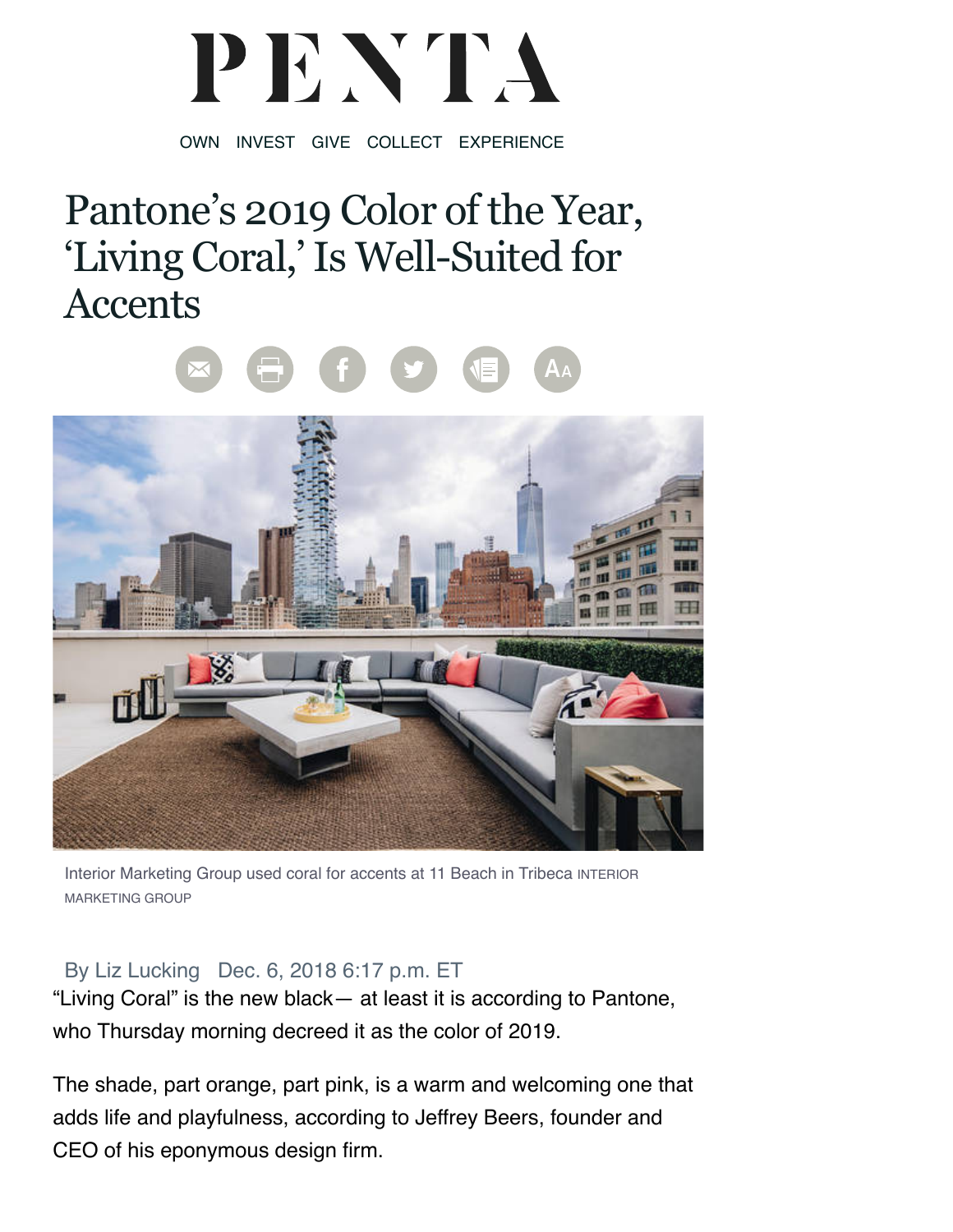"2018 definitely has demonstrated political and social unrest," Mr. Beers said, "and a color like Living Coral gives us a much needed sense of emotional deepness, fun and levity."

Pantone, which began life as a commercial printing company in the 1950s before turning into bonafide color experts, providing professional color standards for the design industry, have been picking their top color annually since 2000.

To arrive at the selection each year, Pantone "combs the world looking for new color influences," the firm said in a news release. They look to the entertainment industry, films in production, new artists, fashion, all areas of design and popular travel destinations, they said.

Their pick has influenced product development and purchasing decisions in multiple industries, including fashion, graphic design and interior design, according to Pantone.

The 2019 color's interior design applications could vary from decorative furnishings and art, to upholstery and fabrics, or even lighting, experts say.

"As a glass blower I would personally favor hand-blown glass wall sconces to add glowing warmth to a dining room or entertaining space," Mr. Beers said. "For a 4,193-square-foot apartment in [Manhattan's] One57, we used similar shades for the accent pillows and decorative furnishings as well as chose art that incorporated similar colors."

For Karen Asprea, of Karen Asprea Studio, a New York City-based consulting firm specializing in the residential design process, the color could come to life in the form of mohair upholstery or in large-scale art installations. "It's exciting to bring attention to such a rich color since it encourages the design community to be more bold with their palettes," Ms. Asprea told Mansion Global.